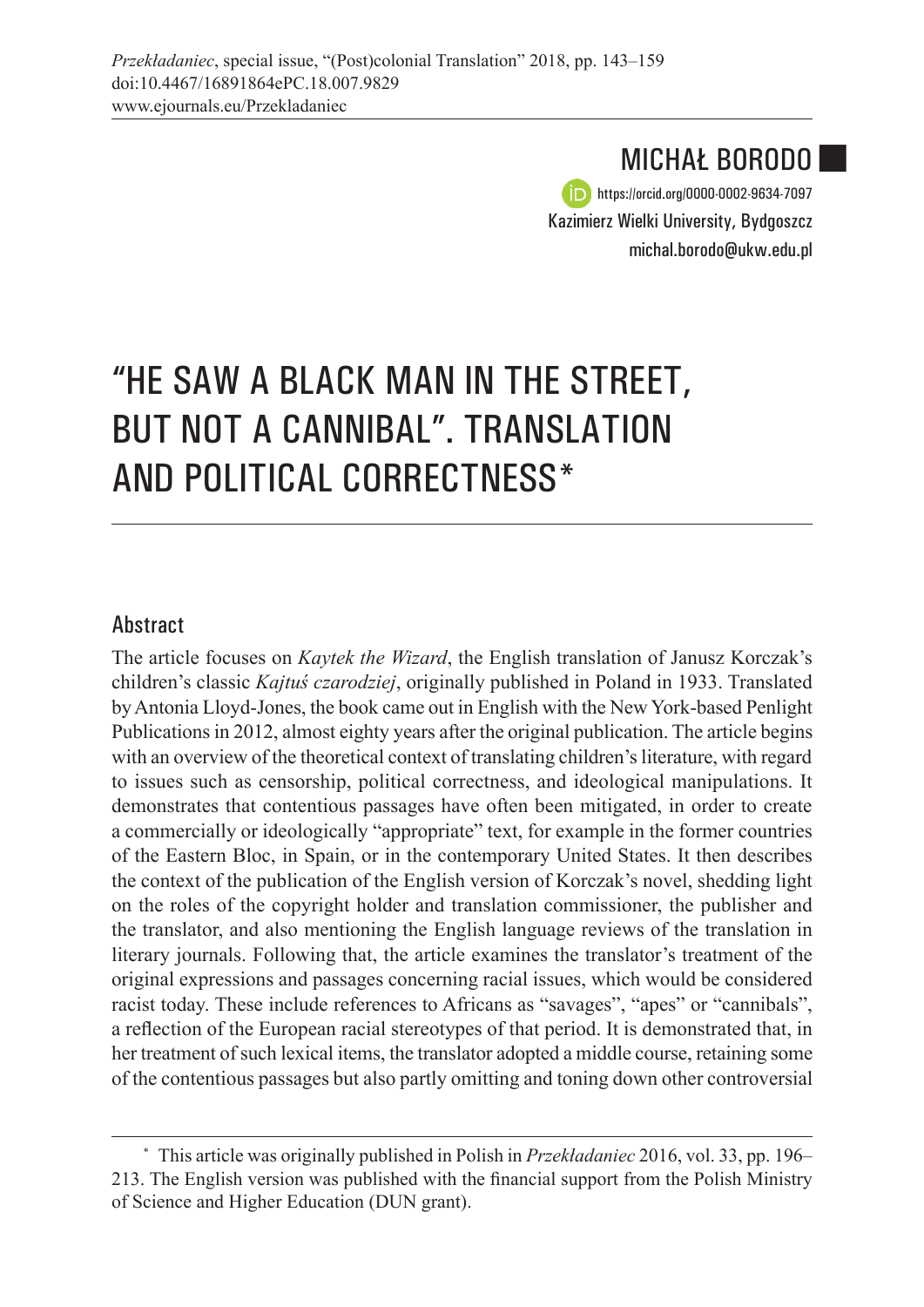examples in question. The article also reflects on the role of, and constraints on, the literary translator, who may be confronted with the ethical dilemma of either respecting the integrity of the original, and recreating the collective consciousness of a bygone era, or appropriating the original text, through eliminating passages which negatively portray blacks, so as to better adapt it to the target context of multicultural American society.

**Keywords:** political correctness, children's literature translation, literary translation, Janusz Korczak

#### Korczak's classic eighty years later

The article discusses Janusz Korczak's 1933 novel *Kajtuś czarodziej* and its English translation by Antonia Lloyd-Jones, *Kaytek the Wizard*, published in 2012 by the New York-based Penlight Publications, with financial support from the Polish Book Institute, the copyright holder of Korczak's whole output at the time. Published almost eight decades after the Polish original, this translation constitutes very interesting research material for a number of reasons. Firstly, the question arises how the translator rendered Korczak's style, which is often overly laconic and highly elliptical. Secondly, it is worth analysing how Lloyd-Jones treated cultural references concerning Polish social life, history and folklore. Thirdly, it would be interesting to see how the translator approached passages referring to racial issues, which recur in the Polish original yet are clearly politically incorrect by today's standards. It is this third aspect – the representation of Korczak's black protagonists in the English translation – that constitutes the focus of the present article.

Thus, the aim of the article is to establish what strategy was adopted by Antonia Lloyd-Jones in her translation, addressed to the American reader in the age of political correctness. Did the translator meticulously recreate the author's way of thinking, out of respect for him and his work as an artistic whole? Or did she suggest a new interpretation of the text, modernising the problematic passages, which would not be unjustified given the target culture, namely the multicultural American society? Finally, what role was played in this context by the institutional patrons of this translation project? Before addressing these questions, let me outline the theoretical context of translating for children and define the concept of political correctness.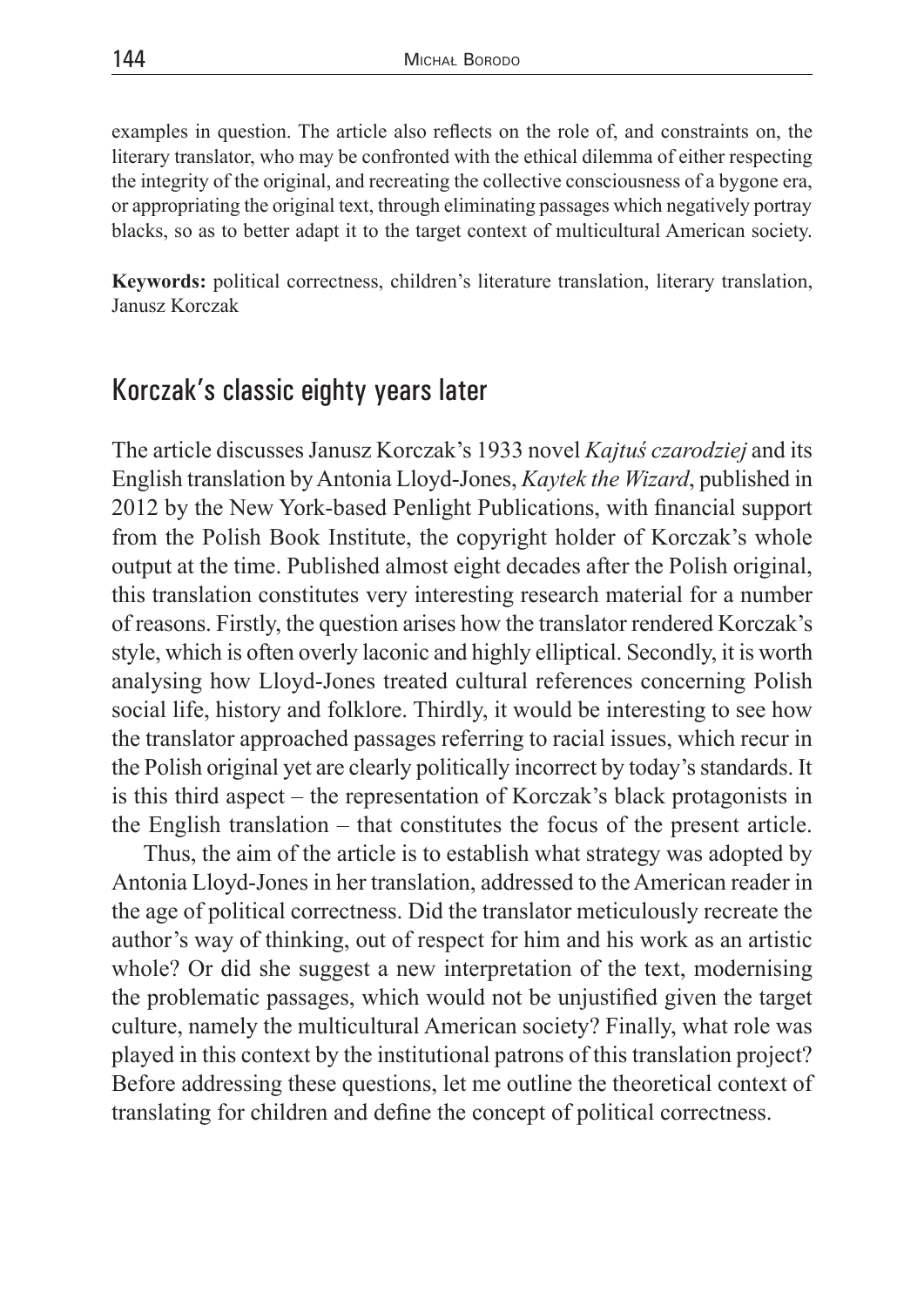#### Translating children's literature vis-a-vis political correctness

At the turn of the 21st century, translation scholars researching children's literature often examined the influence of political and ideological conditions on translation. They looked at how retranslations of children's classics reflected ideologies dominant at a given time (e.g. Wunderlich 1992; Seago 1995; Dollerup 1999), studied censorship and manipulation (Craig 2001; Mdallel 2003; Thomson-Wohlgemuth 2003, 2006, 2009; Pokorn 2012), as well political correctness and its influence on the final form of the target text (Fernández López 2006; Thomson-Wohlgemuth 2004). It is worth noting that, in this respect, children's literature constitutes rewarding research material. Not infrequently, especially in the case of older translations, it is subject to various kinds of modification aimed at reducing or eliminating content deemed unsuitable for the young reader. To claim that this is typical of all translated texts for children would be an unjustified generalisation, especially with respect to contemporary translations; after all, many works of children's literature contain irony or a non-standard sense of humour, and these elements are often fully rendered in translation. However, interventions concerning such topics as death, violence, religion, sexuality, the body, racial issues, criticism of adults etc., abound in translated books for children (see e.g. Van Coillie 2013).

There are many examples. Good cases in point are: censoring the winedrunk Gulliver's chosen way of putting out a fire in the Lilliput palace (O'Sullivan 2005: 87), removing religious education from prince Giglio's school report card in Polish 1950s editions of *The Rose and the Ring*  (Adamczyk-Garbowska 1988: 157), or various ways of attenuating Alice's fall into the bottom of the rabbit hole, depending on various English adaptors' creativity (Shavit 1986: 90). Similarly, Polish translations, not to mention Disney's picture book adaptations, also tend to more or less "cushion" Alice's hitting the ground.

Due to the distinctive addressee and lower cultural status of children's literature, the original text is sometimes modified, in accordance with the translator's or publisher's ideas as to what is and is not appropriate at a given stage of development. It can be assumed that children's literature will be all the more prone to modifications of politically incorrect passages, i.e. such uses of language as may be potentially offensive, harmful, disparaging and/ or reproduce prejudices and stereotypes concerning representatives of other races, ethnic minorities or social groups.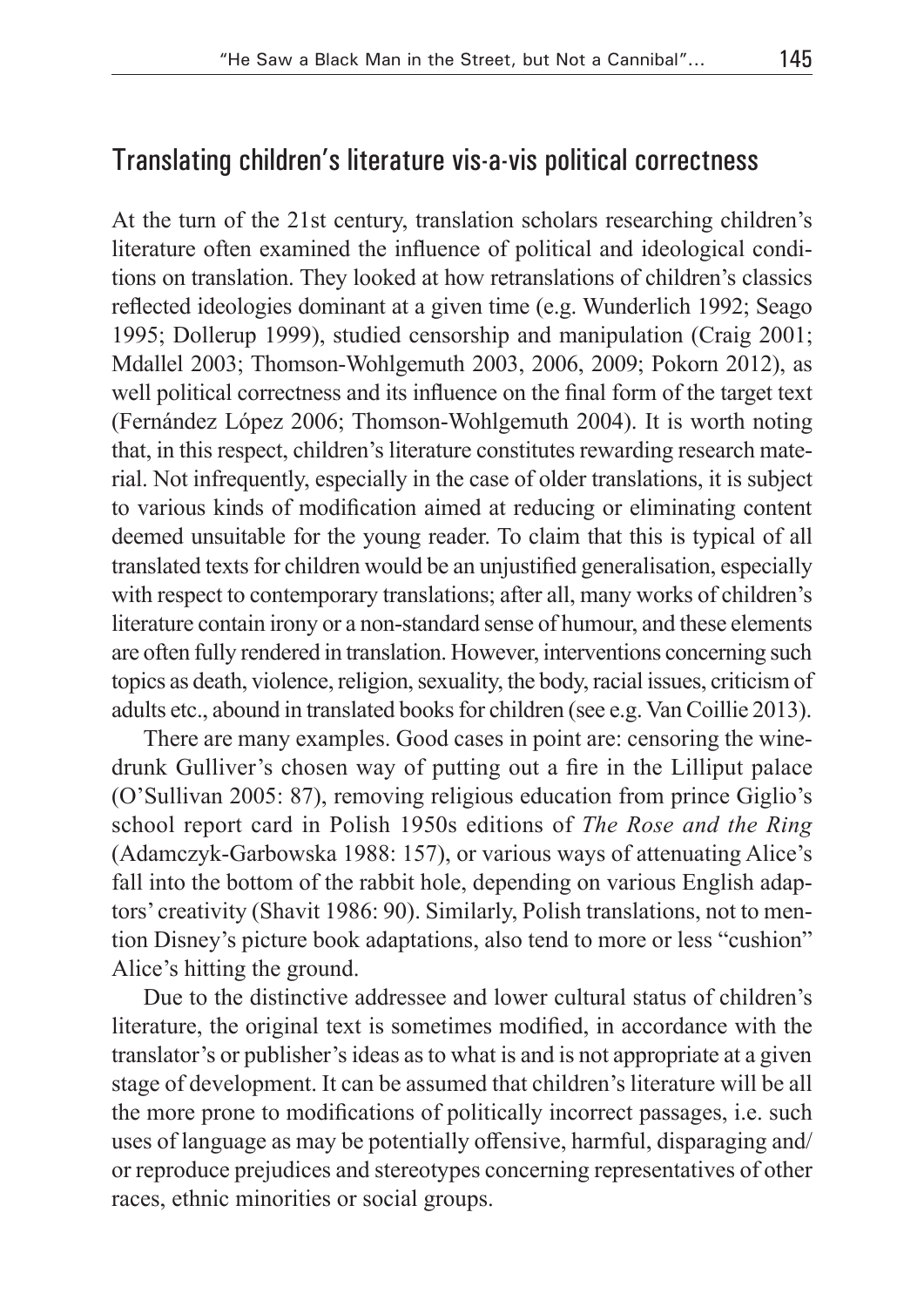The practice of modifying or eliminating content regarded as "inappropriate" has had a long tradition and has occurred at different times in history, e.g. in non-democratic countries, where children's books were subject to censorship. For example, having analysed documents drafted by censors in East Germany, Gabriele Thomson-Wohlgemuth notes that books such as *Pippi Langstrumpf* or *Doctor Dolittle* had a rather "complicated publishing history" due to their "improper depiction of black people" (Thomson-Wohlgemuth 2004: 120). For this reason, following long negotiations with Astrid Lindgren and the son of Hugh Lofting, several chapters were excised from these novels (Thomson-Wohlgemuth 2004: 120). As we learn from Robert Looby's book (2015), in the People's Republic of Poland, translations from English-language literature were not subjected to measures as radical as the removal of entire "inappropriate" chapters. However, with regard to literature addressed to the adult reader, Looby notes a distinct tendency to mitigate or omit references to race that were considered offensive, such as "nigger", which was usually consistently rendered as "Murzyn" [Negro] (Looby 2015: 135–154). Interestingly, the same translation convention of neutralizing pejorative racial references is noticeable already in pre-war translations. In the case of translations of English children's literature, ideological interventions involving omitting or mitigating potentially inappropriate or incorrect content are rather rare and superficial; what seems more significant, especially in certain periods, is the preselection and withdrawal of texts from circulation (Looby 2015: 158).

Today, as Emer O'Sullivan observes (2005: 86), censorship is applied to children's literature e.g. in the U.S. context, and concerns, among other things, the elimination of illustrations containing nudity. Other examples of interference in the American context have been indicated by Thomson-Wohlgemuth (2004: 120–121) with respect to Andersen's fairy tales, from which editors removed, for example, fragments concerning violence, the body, religion, disrespect towards adults, and – propelled by a politically correct sensitivity towards racial issues – replaced the term "black magic" with "bad magic", etc. The result of this kind of bowdlerization is a text that is significantly impoverished in terms of meaning and devoid of its previous multidimensionality; it is, however, undoubtedly "proper" and "appropriate" in the commercial and ideological sense. Thomson-Wohlgemuth points to certain analogies between the above-mentioned practices applied in the Eastern Bloc countries and those occurring in the American context: both cases involve censoring content – pertaining to religion, the body, violence,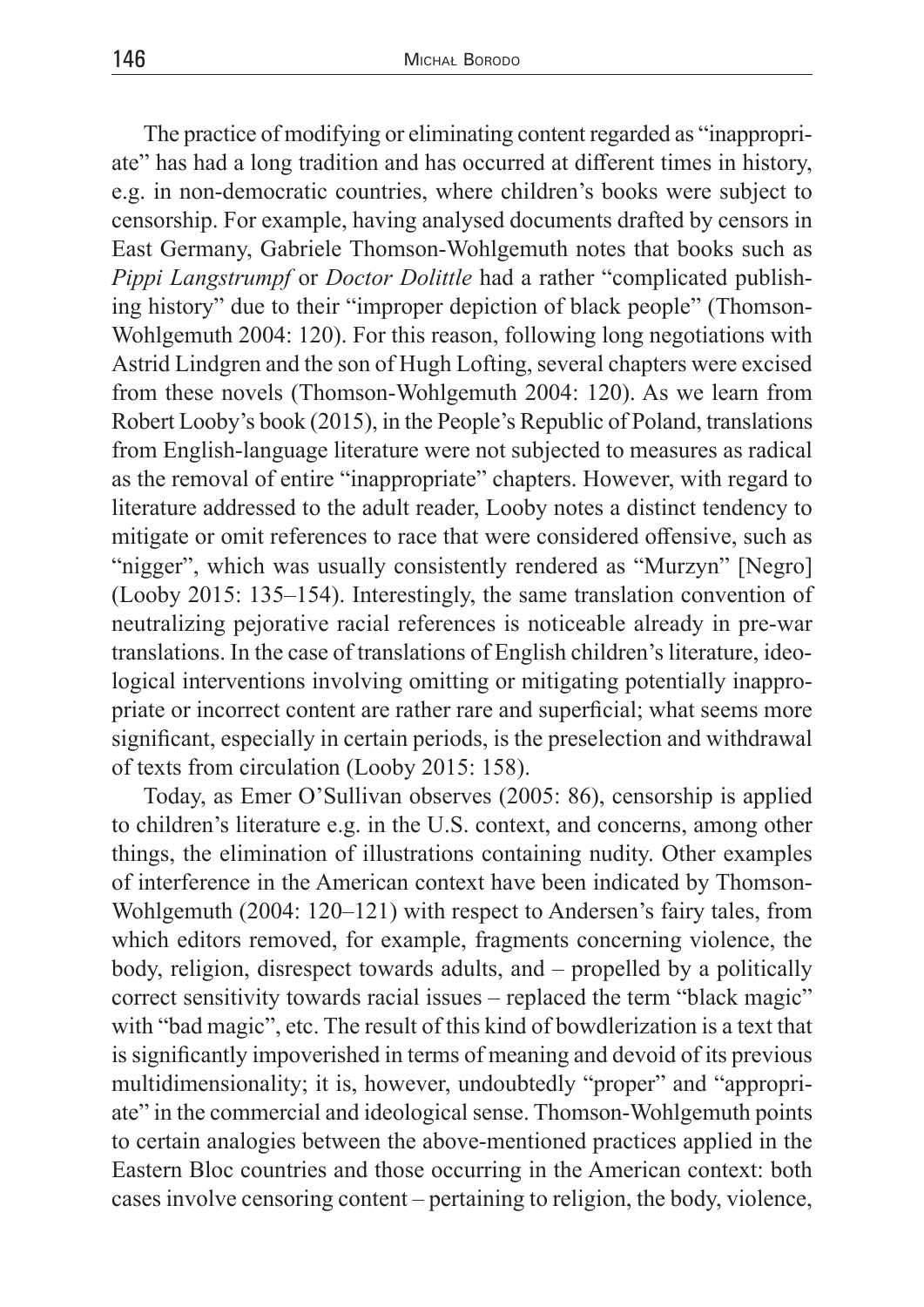colonialism or racial issues – which is a priori considered inappropriate for the young reader or ideologically objectionable.

The issues surrounding race and political correctness in translation for children were addressed by Marisa Fernández-López (2006), who compared successive editions of Spanish translations of children's literature with their English counterparts. The researcher established that while the English source texts were subject to editorial revisions over time, and consequently became more politically correct, the subsequent editions of the same Spanish translations remained unchanged in this respect. The successive Spanish editions of a translation of one of Enid Blyton's novels still contain passages that create a negative image of the Roma and Africans, even though these fragments are no longer present in the revised editions of the original. In newer English editions of Hugh Lofting's *The Story of Doctor Dolittle*, lexical interventions are observable (e.g. the phrase "white man" is replaced by "man" or "European", while "black man" is replaced by "man" or "African"). There are also far-reaching modifications consisting in the removal of paragraphs or chapters considered politically incorrect (Fernández 2006: 50–51). The Spanish text does not exhibit such changes. Similar alterations appear in Roald Dahl's novel *Charlie and the Chocolate Factory*, and concern references to the skin colour and origin of Willy Wonka's chocolate factory workers, the Oompa Loompas. While in the subsequent English editions these references were radically changed, this was not the case with the Spanish editions. Thus, a sentence which in the modified, politically corrected English edition reads, "His skin was rosy-white, his long hair was golden-brown, and the top of his head came just above the height of Mr Wonka's knee", has the following equivalent in the unchanged Spanish version: *Su piel era casi negra, y la parte superior de su lanuda cabeza llegaba a la altura de la rodilla del señor Wonka* [His skin was almost black, and the top of his woolly head reached just above Mr Wonka's knee] (Fernández 2006: 51). Fernández sees the reason behind these discrepancies in socio-historical differences between the two cultures. She also argues that fidelity to the first English edition may be related to the prestige that English literature for children enjoys in Spain.<sup>1</sup>

 $<sup>1</sup>$  In this context, the question arises about Polish translations of these children's books:</sup> do they tend to undergo modification in subsequent editions like the English source texts, or do they rather take the direction of the Spanish translations and their intact political (in)correctness? The answer would require a separate article, presenting a detailed analysis. To give only one example, in the new Polish translation of Roald Dahl (2015, trans. Magda Heydel),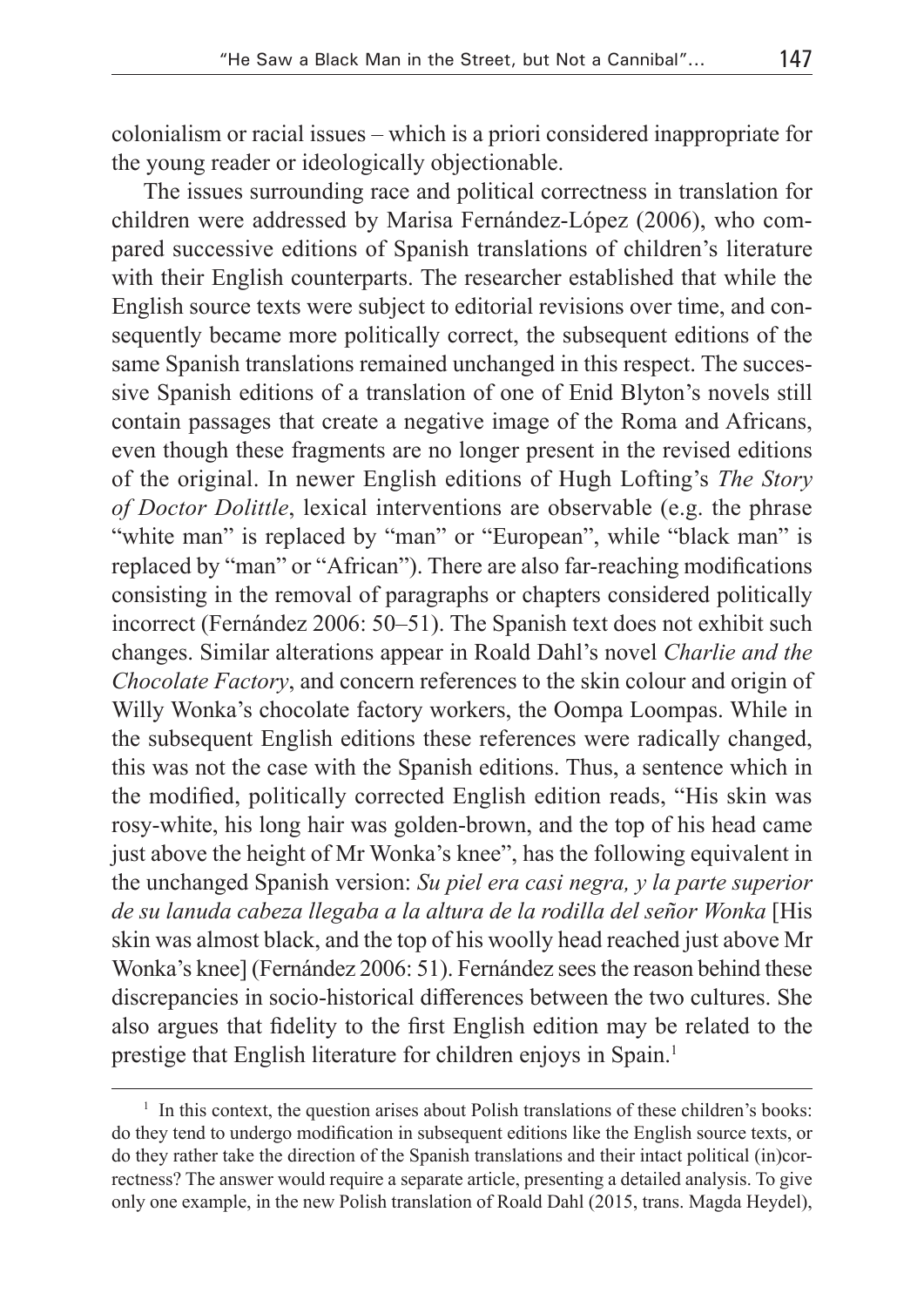Political correctness is a complex phenomenon. According to Geoffrey Hughes (2010), on the one hand it involves mitigating and toning down potentially harmful or offensive content, combating prejudice and stereotypes by means of new or neutral-sounding phrases, making up for historical injustices, and providing equal opportunities for marginalised groups. On the other hand, it is perceived as a kind of semantic engineering, which, although driven by noble motives, imposes artificial and abstract language codes, sometimes hindering open exchange of views and bringing to mind the Orwellian newspeak. The influence of political correctness on children's literature, as the abovementioned examples indicate, is visible in the activities of publishers, especially in the U.S., who make sure that books for young readers are published in line with the standards of political correctness (Hughes 2010: 248-249). This applies to titles such as *The Story of Doctor Dolittle*, *The Adventures of Tintin*, *Adventures of Huckleberry Finn*, as well as Enid Blyton's books. For example, the Tintin series, published since 1929 and depicting non-European cultures in a rather stereotypical way, has been harshly criticised, e.g. in 2007 when complaints were made, both in Belgium and the U.K., about its racial prejudices against Congolese indigenous people (Hughes 2010: 248–249). Another example of such criticism is the controversy around the word "nigger" in *Adventures of Huckleberry Finn*, first published in 1884. Today the term is regarded as offensive; however, as Lionel Trilling observed, this was the only word Huck could know, being as he was a rough uneducated boy in the American South before the Civil War. This might not be a commendable fact, but a historical one nonetheless, which is worth confronting rather than forgetting or passing over in silence (Hughes 2010: 152).

# *Kajtek czarodziej, Kaytek the Wizard*: The publishing context

First published in 1933, *Kajtek czarodziej* is the story of a restless boy with a lively imagination, who dreams of mastering the art of magic. When his dream comes true, despite his best intentions Kajtek is not always able to make good use of his magical abilities. Failing to foresee the consequences of his actions, he wreaks havoc in Warsaw: he turns back all the clocks by a few hours, makes the inhabitants of the capital walk backwards, and con-

the Oompa Loompas are blond due to the publisher's rather than the translator's choice, as a more recent edition of *Charlie and the Chocolate Factory* was selected as the source text.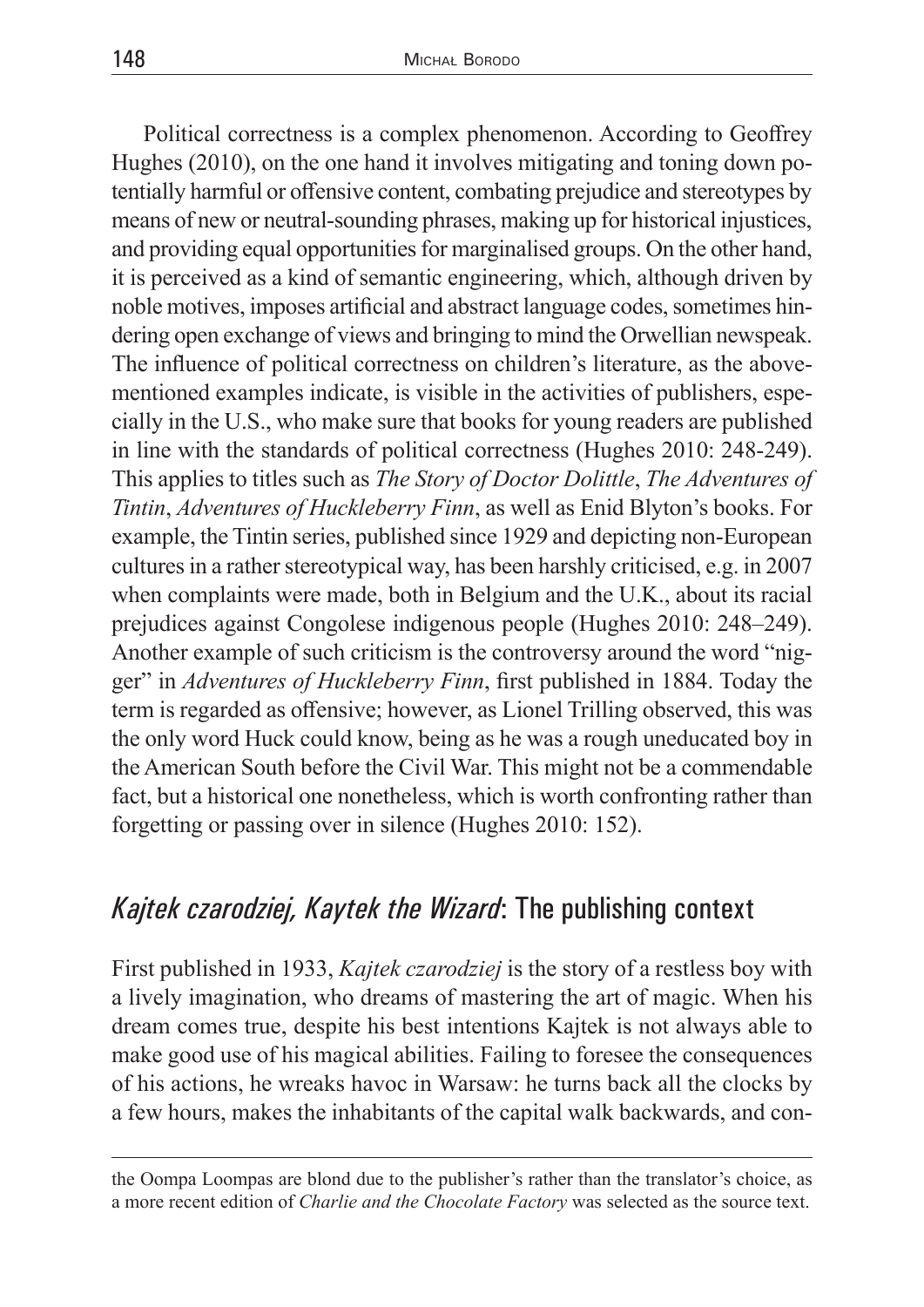jures up a mysterious island and palace in the middle of the Vistula River. After these extraordinary events, Kajtek sets off on a journey abroad and has a number of fantastic adventures; he becomes a boxer in a Parisian circus, an actor in Hollywood, and he even gets transformed into a dog, struggling to find his way home. *Kajtuś Czarodziej* is therefore a novel about growing up, a story of a child protagonist who grows more mature with experience, gaining knowledge about human limitations, free will and responsibility for his own actions.

Before focusing on the novel itself, let us briefly introduce the author and the translator. The author of the original, Janusz Korczak (the pen name of Henryk Goldszmit), was a Polish-Jewish pedagogue and pediatrician, an acclaimed children's writer and the author of the all-time Polish classic *Król Maciuś Pierwszy* [King Matt the First]. In pre-war Poland, he ran his own radio programme about children's rights and was the head of a Warsaw orphanage for Jewish children, known for his innovative pedagogical methods. He died in the summer of 1942, killed in the Nazi German concentration camp in Treblinka, together with the children from his orphanage, whom he had refused to abandon.

Antonia Lloyd-Jones, a graduate of Oxford University, is an acclaimed translator of Polish literature into English. She has translated novels, life writing and reportage, including books by Zygmunt Miłoszewski, Paweł Huelle, Olga Tokarczuk, Joanna Olczak-Ronikier, and many other authors. Lloyd-Jones is a double recipient of the Found in Translation award, an annual distinction for the best literary translation from Polish into English, established in 2008 by the Kraków-based Polish Book Institute, the Polish Cultural Institute in London, the Polish Cultural Institute in New York and the W.A.B. Publishing House in Warsaw. She first received it in 2009 for the translation of Paweł Huelle's novel *The Last Supper* (*Ostatnia wieczerza*), and then in 2012 for as many as seven translations published that year. Grzegorz Gauden, the then director of the Polish Book Institute, commented on this outstanding achievement as follows: "I'm impressed by their quality on the one hand, and on the other – by the translator's extraordinary diversity. (…) Within one year, she published a collection of short stories and a novel, a biography, a book of reportage, and a classic of young adult fiction" (Instytut Książki 2013). The classic of young adult fiction is of course Korczak's novel *Kaytek the Wizard*. In 2018, Antonia Lloyd-Jones also received the prestigious Transatlantyk Prize, awarded to distinguished ambassadors of Polish literature abroad.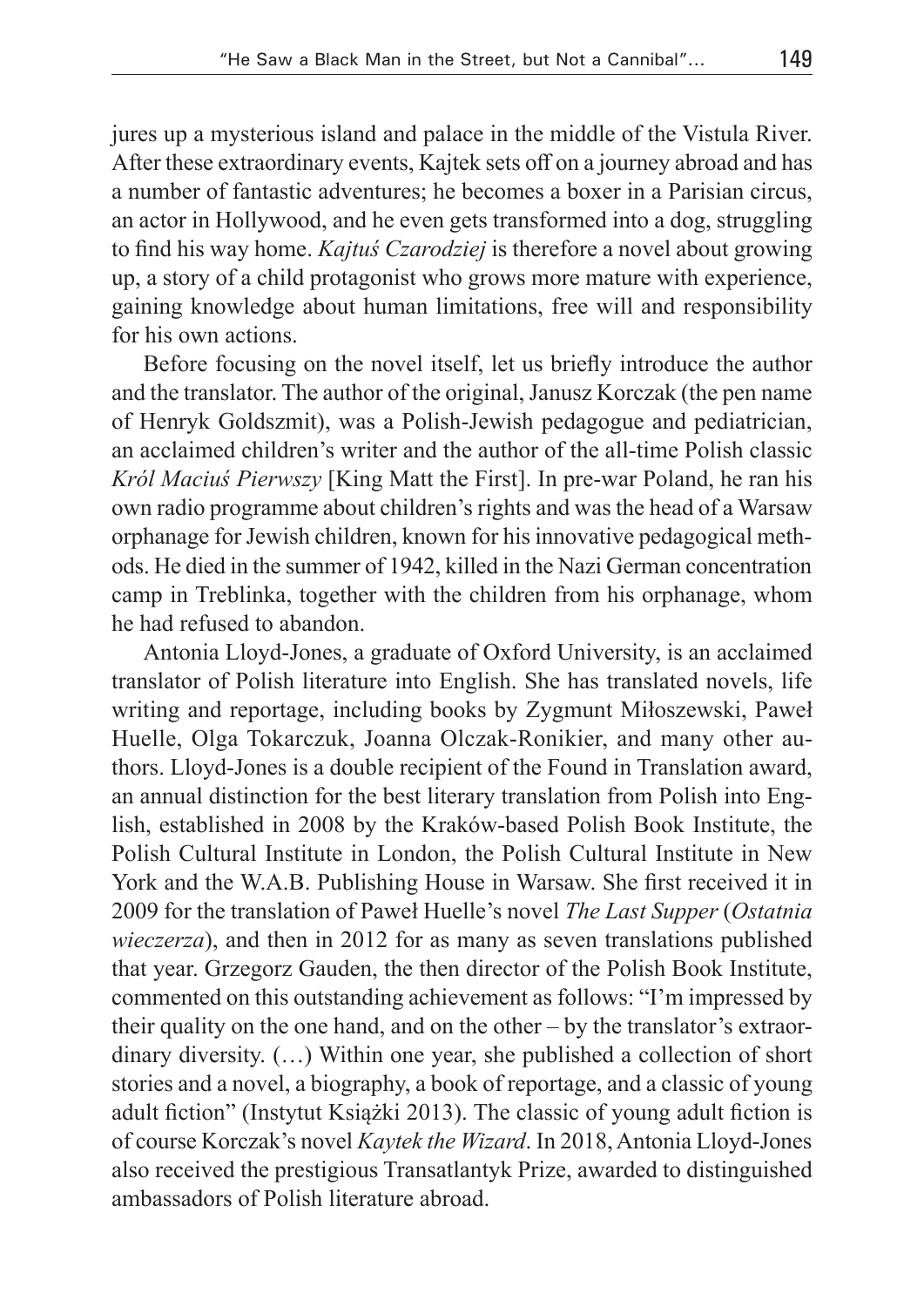The English translation of *Kajtuś czarodziej* was published at a special time: the year 2012 was officially proclaimed by the Polish parliament as the Year of Janusz Korczak, and abounded in events and initiatives devoted to the author and educator. *Kaytek the Wizard* appeared with the New Yorkbased Penlight Publications, in elegant hardcover and with black-and-white illustrations by Avi Katz. The publication was co-financed by the Polish Book Institute under the ©POLAND Translation Programme, which is aimed at increasing the international visibility of Polish literature in translation. Referring to theoretical concepts developed by André Lefevere (1992), one can say that, as the copyright holder and co-funder of this translation project, the Polish Book Institute played the role of its institutional patron, which means that potentially it could have had a significant influence on the refraction of the source text.

In this context, a good example is the choice of the main protagonist's name in the English title. Proposals considered in the course of translation preparation included such names as Willy the Wizard, Kazik and Casimir, which were the publisher's preferred options, and Titus, suggested by the translator as partly rhyming with the Polish Kajtuś (Lloyd-Jones 2012). The Polish Book Institute, in turn, stressed that the titles of Korczak's books should, as far as possible, remain unchanged. Having considered several versions, the translator finally opted for Kaytek, a name that sounds rather foreign to native speakers of English (Lloyd-Jones 2012).

In a 2012 interview, Antonia Lloyd-Jones also mentions that she did not want to include, in the English version, those of Korczak's expressions which would, today, be considered politically incorrect. However, in the afterword to her translation, she refers to this problem as follows:

Some phrases in the book sound extremely politically incorrect to the modern ear, but would not have been considered unusual when the book was written, such as pejorative references to black people as cannibals or apes, and to Jews as inferiors. Wishing to remain faithful to Korczak's original text, the publishers have chosen to leave these phrases as they were written. (Lloyd-Jones 2012: 269)

This suggests that the translator did not feel quite comfortable accurately rendering some potentially contentious phrases. As can be seen, the translator is the main but not the only agent determining the final shape of the target text.

The issue of the political incorrectness in Korczak's book was raised by an anonymous reviewer in New York's *Kirkus Reviews* magazine: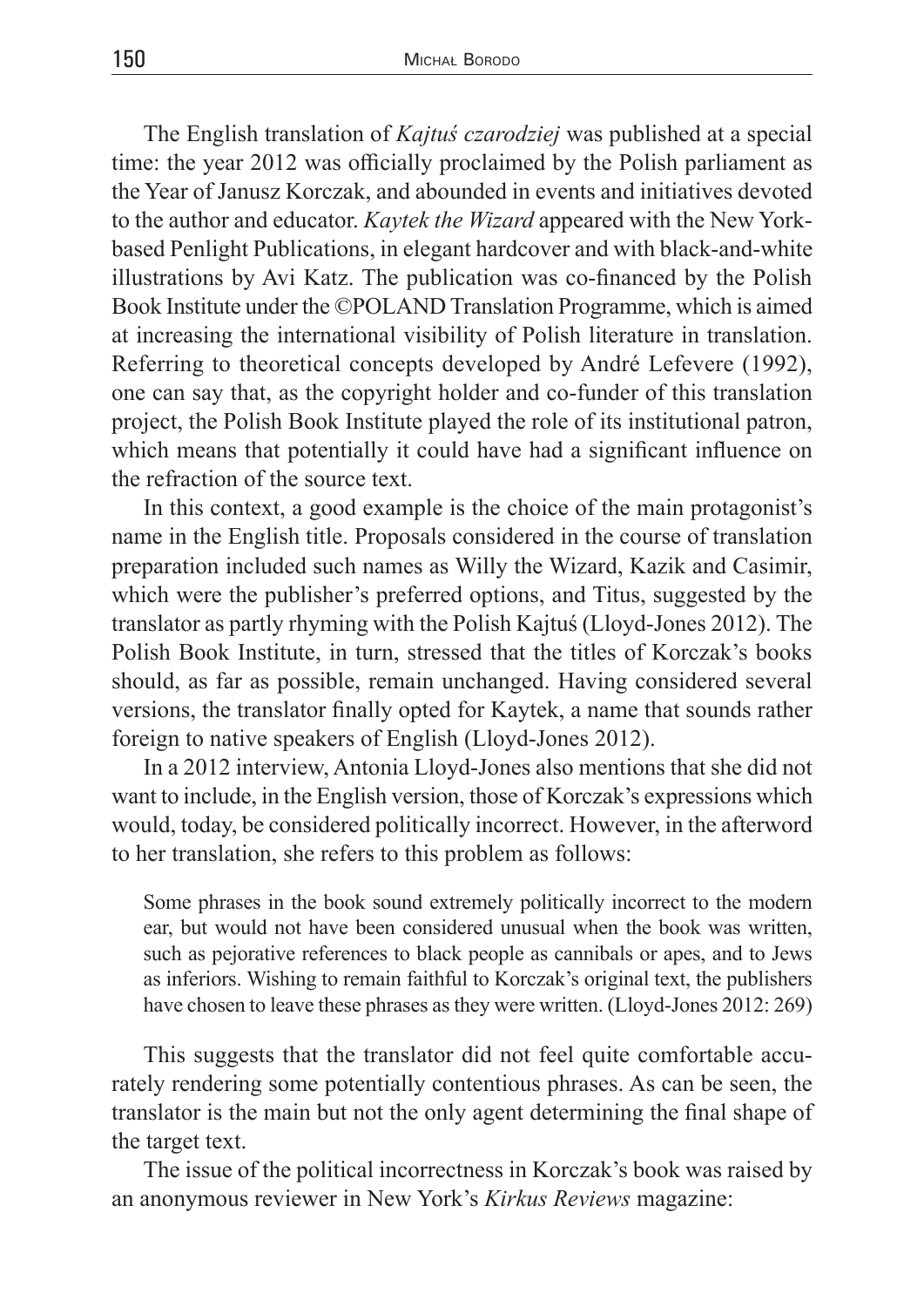The translation is excellent, and notes are provided to help readers understand local customs and geography. Unfortunately, the book suffers from mid-20thcentury European racism, particularly in its attitude toward Africa and Africans. Students of children's literature will find the book and the afterword illuminating. Children will need to place it in historical perspective. Illustrated with full-page black-and-white art. Fascinating but flawed. (*Kirkus Reviews* 2012)

A similar comment was made by Sharon Elswit, in a review published on the Jewish Book Council website. The reviewer notes: "Left in are a few uncomfortable references reflecting speech of that time where Africans are cannibals", concluding that *Kaytek the Wizard* should be treated as a "novel of historic interest, rather than as one to recommend for young readers now" (Elswit [undated]). In light of these examples of critical reception, it is worth asking whether the translator of the "flawed" pre-war novel indeed left the politically incorrect expressions intact, or whether she perhaps decided to introduce some modifications into her English version.

# Savages, cannibals and "black creatures"

In *Kaytek the Wizard*, expressions which today would mostly be considered politically incorrect concern mainly racial issues, such as the image of Africans. The first such reference appears in the opening of chapter three:

**ST**: Widział Kajtuś na ulicy takiego **Murzyna**, 2 ale nie ludożercę. (Korczak 1985: 29)

**TT**: Kaytek once saw a black man [Negro] in the street, but he wasn't a cannibal. (Korczak 2012: 37)

Such references can be regarded as reflecting the collective consciousness of interwar Poland; in this racially homogeneous society a person with black skin was probably perceived mainly through the prism of literary characters such as Friday from *Robinson Crusoe* or Kali from Henryk Sienkiewicz's 1911 young adult novel *In Desert and Wilderness* (mainly known in English

<sup>&</sup>lt;sup>2</sup> With the non-Polish-speaking reader in mind, problematic words or phrases have been set in bold type in excerpts from Korczak's text, and their literal (or at least more accurate) equivalents have been provided in square brackets alongside Antonia Lloyd Jones's lexical choices.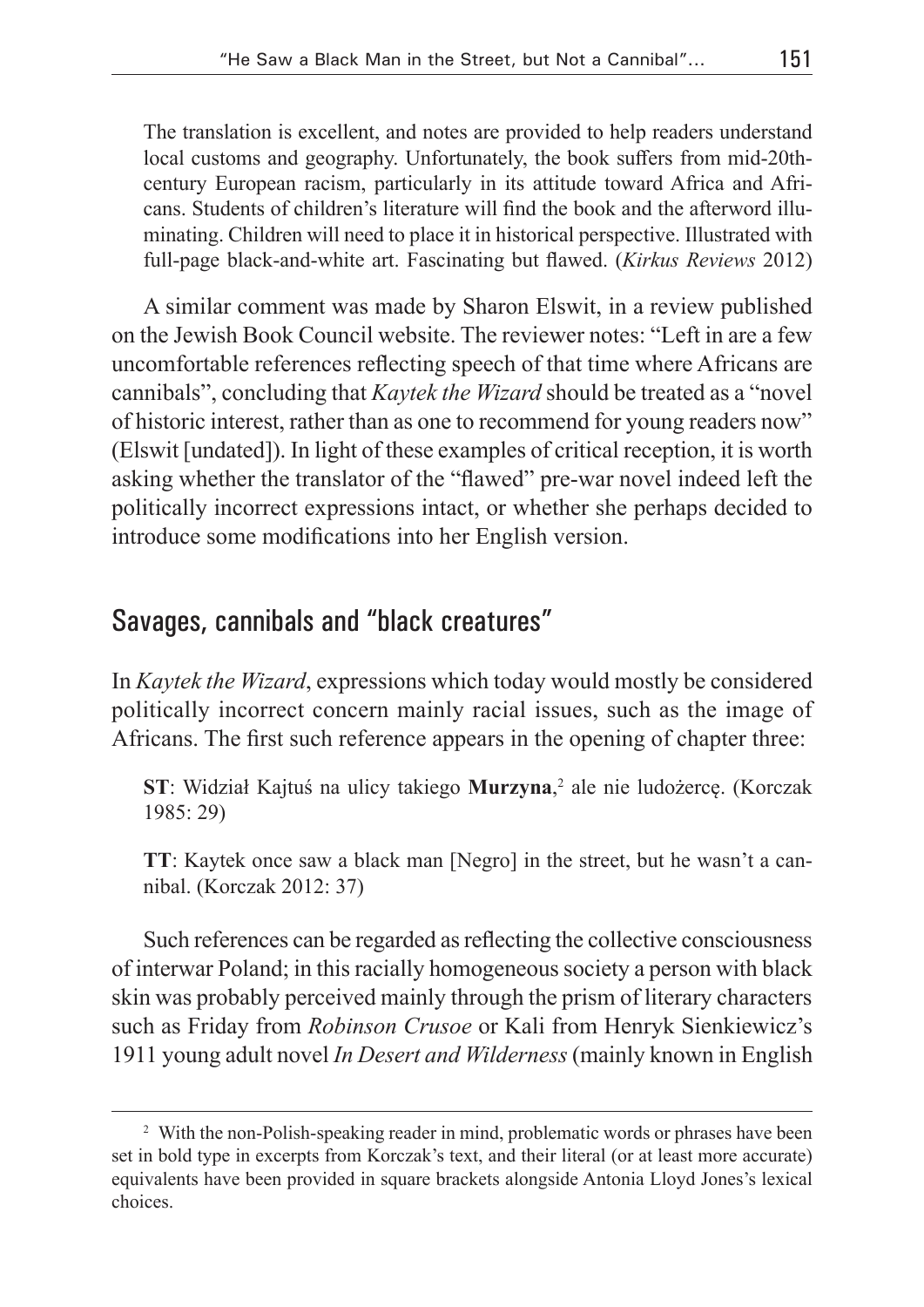as *Through the Desert*). Korczak's novel can also be interpreted more broadly as an example of European colonial attitudes. Although the Second Polish Republic did not rule over any overseas territories, it did entertain some colonial aspirations, visible for example in the activities of the Maritime and Colonial League, with a million members at its peak. The interest in this subject is also apparent in travel writing and young adult fiction, which constituted part of the Polish literary scene throughout the 1930s (Borkowska 2007: 23). As Marek Arpad Kowalski points out, "this literature, popular yet of great artistic merit and skilful execution, created a «colonial» atmosphere. Meant for readers of virtually all ages, it allured the young with fanciful exoticism and adventure" (Kowalski 2005: 327). The fascination with distant lands and exoticism is also echoed in Korczak's writing.

In the original Polish *Kaytek the Wizard*, there are three references to cannibals in total. The other two have also been consistently preserved in the English translation:

**ST**: Poczekajcie – odgraża się Kajtuś. – Niedługo kończy się miesiąc. Niech się dorwę do czarów, zaraz cała szkoła pofrunie do ludożerców. (Korczak 1985: 64).

**TT**: "Just you wait", thought Kaytek. "The month will soon be over. Just let me go into some magic spells and the whole school will fly off to the cannibals". (Korczak 2012: 81)

**ST**: Dwa razy byłem rozszarpany: przez tygrysa i przez kulę armatnią. Topiłem się, trułem, wisiałem na szubienicy indyjskiej – w Afryce ludożercy ugotowali mnie w rosole z żółwi szylkretowych. Ale wszystko to głupstwo w porównaniu z dzisiejszą walką. (Korczak 1985: 144)

**TT**: I've been torn to pieces twice – once by a tiger and once by a cannonball. I've drowned, been poisoned, and strung up on an Indian gallows – in Africa I was boiled by cannibals in a stock made of hawksbill turtles. But all that's nothing compared with today's fight. (Korczak 2012: 176–177)

One should bear in mind that these expressions appear in an adventure novel for children and young adults. Although they undoubtedly exemplify a distorted and stereotypical image of Africans, today we might take a tongue-in-cheek approach toward them, noting their humorous overtone. They reflect a worldview from a different age and a different cultural context.

Similar observations concerning sensibilities characteristic of a bygone era can be found in Piotr Blumczyński's and Joanna Woźniczak's article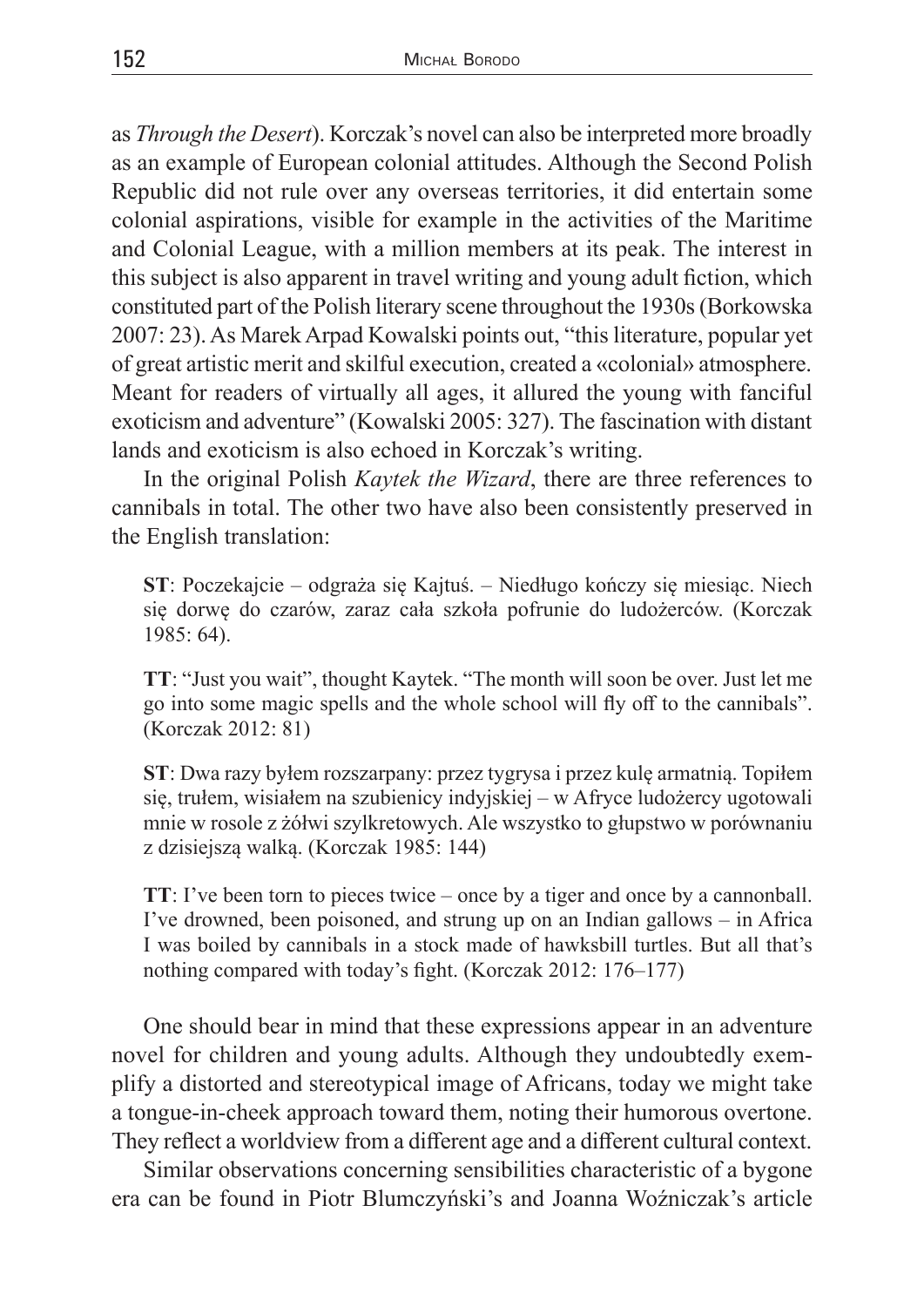"From an American Plantation to Interwar Poland: How Uncle Remus Became Bam-bo the Negro" (2013). The authors discuss the 1929 Polish translation of Joel Chandler Harris's Uncle Remus stories, which portray the American South, with all the details of its local colour. On the one hand, Blumczyński and Woźniczak point to the translator's considerable departures from the source text, concluding in metaphorical terms that "in his journey from an American plantation to interwar Poland, Uncle Remus [a former slave – M.B.] lost his identity, dignity and the key role he played in the original book" (Blumczyński, Woźniczak 2013: 157). The Polish translation, they argue, is "an interesting testimony of cultural stereotypes of the time" (ibid. 158). On the other hand, they rightly note that "negative racial stereotypes (…) are more striking today than eighty years ago" (ibid. 154). Thus, from their analysis it may be inferred that it would be unfair to blame the translator for exhibiting a different sensibility in this respect. The article by Blumczyński and Woźniczak brings to mind Judith Lavoie's (2007) similar discussion of the first French translation of *Adventures of Huckleberry Finn*, in which Jim is transformed into an inferior and subservient protagonist, devoid of the dignity he has in the original book, where he is portrayed as an experienced man treating Huck in a fatherly manner.

Apart from the above-listed references to cannibals, Korczak's novel also contains other, somewhat more problematic descriptions. Most of them appear in chapter thirteen, which tells about Kaytek's boxing fight against a black athlete in a circus in Paris. Let us look at selected passages describing this event, starting with the black boxer's appearance in the arena:

**ST**: Wychodzi Murzyn. Łyska białkami oczu. Pokazuje w uśmiechu białe zęby. Kłania się. Grzmot oklasków. Ktoś rzucił kwiaty, ktoś inny – pomarańcze. Murzyn zajada, oblizuje się, gładzi się po brzuchu. (Korczak 1985: 138)

**TT**: At last – out comes the African. The whites of his eyes are shining. He smiles, flashing his white teeth. He bows. There's thunderous applause. Someone throws flowers, someone else throws tomatoes. The African eats them, licks his lips, rubs his stomach. (Korczak 2012: 170)

This excerpt portrays the African in a stereotypical way. The nameless black man has "shining eye whites"; he "flashes his white teeth" and "rubs his stomach", having eaten the tomatoes the audience throw (at?) him. In the Polish source text, they were throwing oranges; the change in translation strengthens the audience's negative attitude towards the athlete. It is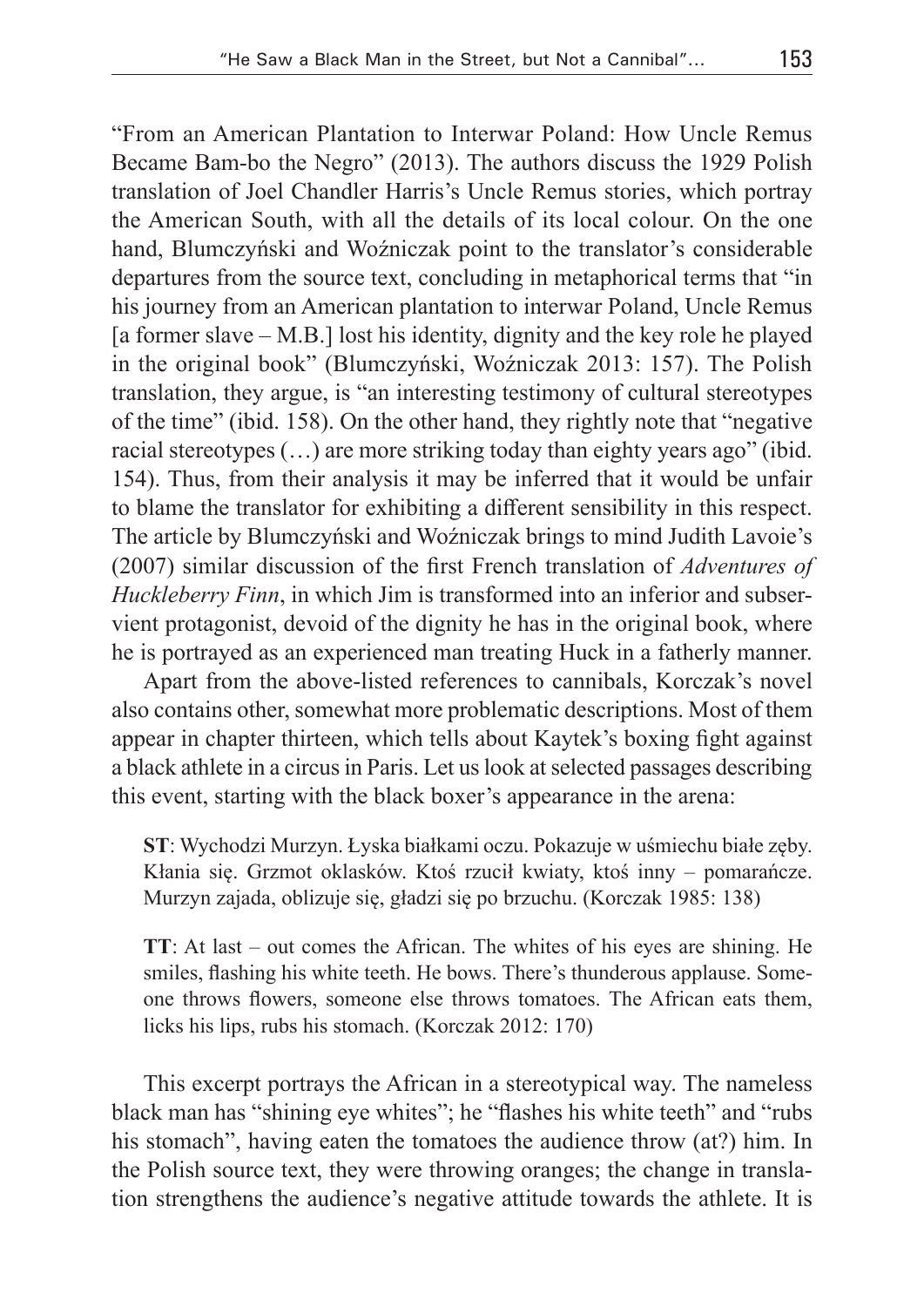worth noting the translator's use of the neutral word African. Lloyd-Jones consistently chooses it over more pejorative words to render the original *Murzyn* [Negro], *czarny* [black one], or *dziki* [the savage].

When the boxer sees that he is to fight against a boy hiding his face behind a red mask, at first he is surprised and amused, then concerned:

**ST**: Murzyn też myśli, że to żart białych **panów**. (Korczak 1985: 139)

**TT**: The African also thinks the white guys [masters] are having a joke. (Korczak 2012: 171)

**ST**: Murzyn zakłopotany patrzy na Kajtusia. On jeden może poznał, bo **dziki** wierzy w czary.

– **Czarny** się boi. Patrzcie. Niech żyje Czerwona Maska! (Korczak 1985: 140)

**TT**: The confused African looks at Kaytek. He alone may have realized Kaytek's secret, because some Africans [the savage] believe in magic.

"Look! The African [black]'s afraid. Long live the Red Mask!" (Korczak 2012: 171)

Both these passages involve some noticeable translation modifications. First of all, the negatively charged sentence "dziki wierzy w czary" [the savage believes in magic/witchcraft] has been rendered as "some Africans believe in magic". In this way, the pejorative term "savage" has been removed, and as a whole the English sentence can be read as a reference to different traditions and rites rather than superstition and backwardness, as potentially suggested by the original. Secondly, the phrase "żart białych panów" [white masters' joke] has been translated as "the white guys are having a joke". Instead of "white masters", an expression resonant with the history of colonialism and slavery, the translator opted for a colloquial and more neutral-sounding term. At the same time, one should note that the reference to skin colour is only muffled in the case of "the Negro", but not in the case of "white masters"; thus, the African's otherness and the hierarchical relationship between races, so clearly outlined by Korczak in 1933, is still implied in the translation. Theoretically, it would have been possible to erase all references to skin colour altogether. In light of the previously cited examples, provided by Fernández and Thomson-Wohlgemuth, from the point of view of the target culture such a treatment of the original probably would not have been unheard of. From the perspective of the source culture,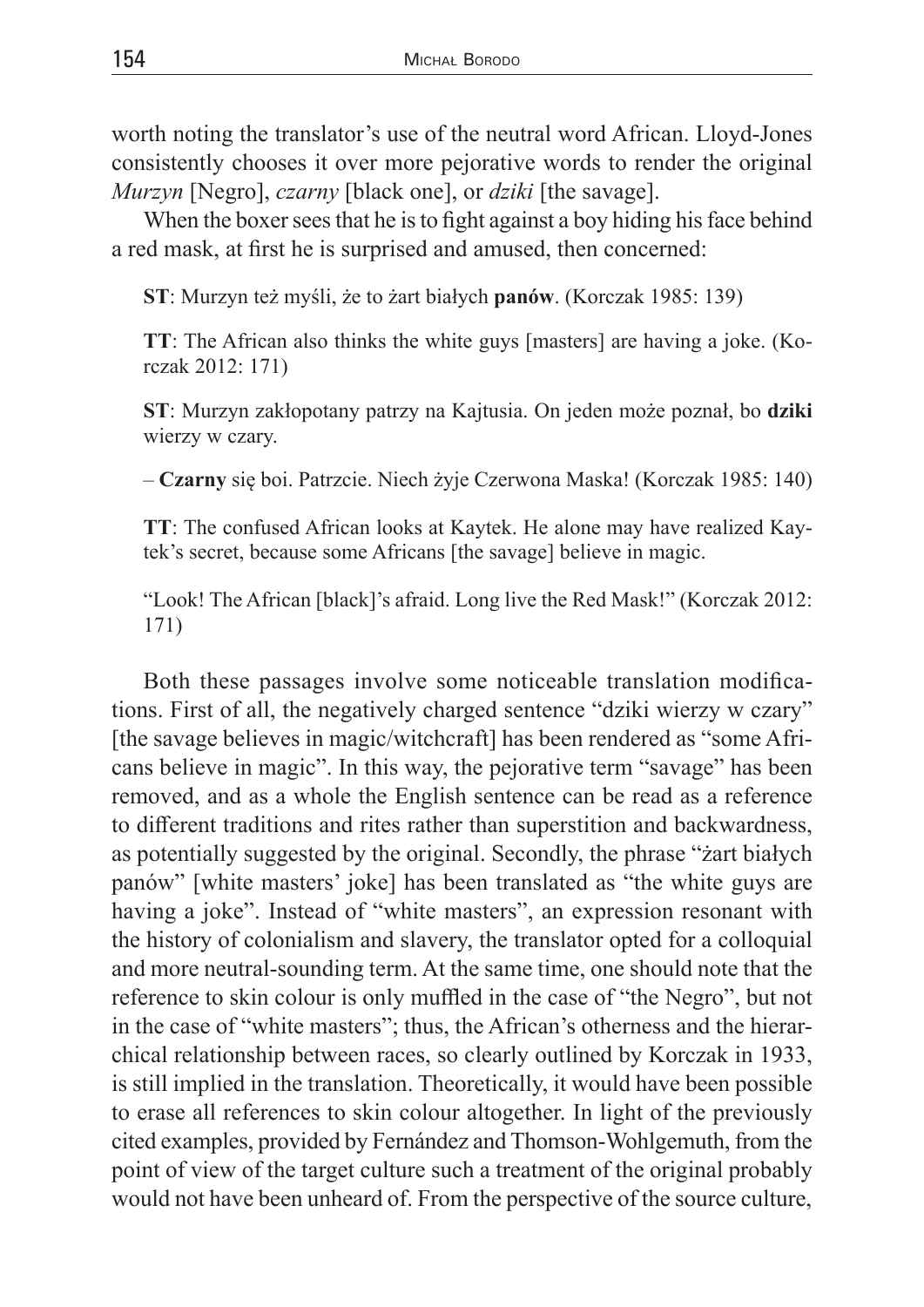however, such a procedure could appear as radical and far-fetched, an unjustified interference exemplifying the occasional situation where political correctness slips into caricature (cf. Hughes 2010). To sum up, in both the above instances one can notice the translator's interventions mitigating the negative overtones of Korczak's original.

As the scene unfolds, the African boxer is again presented in a stereotypical way; no longer by means of terms such as "black one" or "savage" (which the translator consistently avoids), but in even more pejorative expressions, coming from the audience excited by the fierce fight:

**ST**: Nie daj się, **czarny**! Zuch Czerwona Maska! Precz z małpą! Szympans, goryl! **Murzyn** już się nie śmieje (Korczak 1985: 140).

**TT**: Don't give up, African [black one]! Well done, Red Mask! Down with the monkey! Chimp! Gorilla! The African [Negro] isn't laughing any more. (Korczak 2012: 172)

In the 21st century, these racist remarks cause uneasiness or even embarrassment. This is probably one of the moments in the book where an adult reading Korczak's novel aloud with his or her child would probably rub his or her eyes in astonishment, perhaps decide to pause or even skip this passage in loud reading. In this particular instance, an intervention in the text would not have been unjustified; perhaps it would have worked in favour of the original author's image, as well as the reader him- or herself, who otherwise may be puzzled by the expressions used and the worldview emerging from Korczak's novel. That said, the question arises how far translators can go in their interventions, to what extent they are allowed to adapt the source text to their own beliefs and point of view, and how much room is left for such modifications if the translator also needs to take into account the guidelines of publishers, editors, and institutional patrons.

To return to Korczak's text, the black boxer gets compared to a beast also further on in this scene; there is an emphasis on his animalistic features:

**ST**: Kołysząc się pochylony – **Murzyn** z krwią nabiegłymi oczami idzie na Kajtusia. (…) Olbrzymia czarna łapa mierzy w głowę Kajtusia. (…) Posypały się uderzenia drobnej ręki. Mięśnie **Murzyna** drgają pod skórą. (Korczak 1985: 141)

**TT**: Rocking and leaning forward with bloodshot eyes, the African is coming toward Kaytek. (…) The African aims an enormous black paw at Kaytek's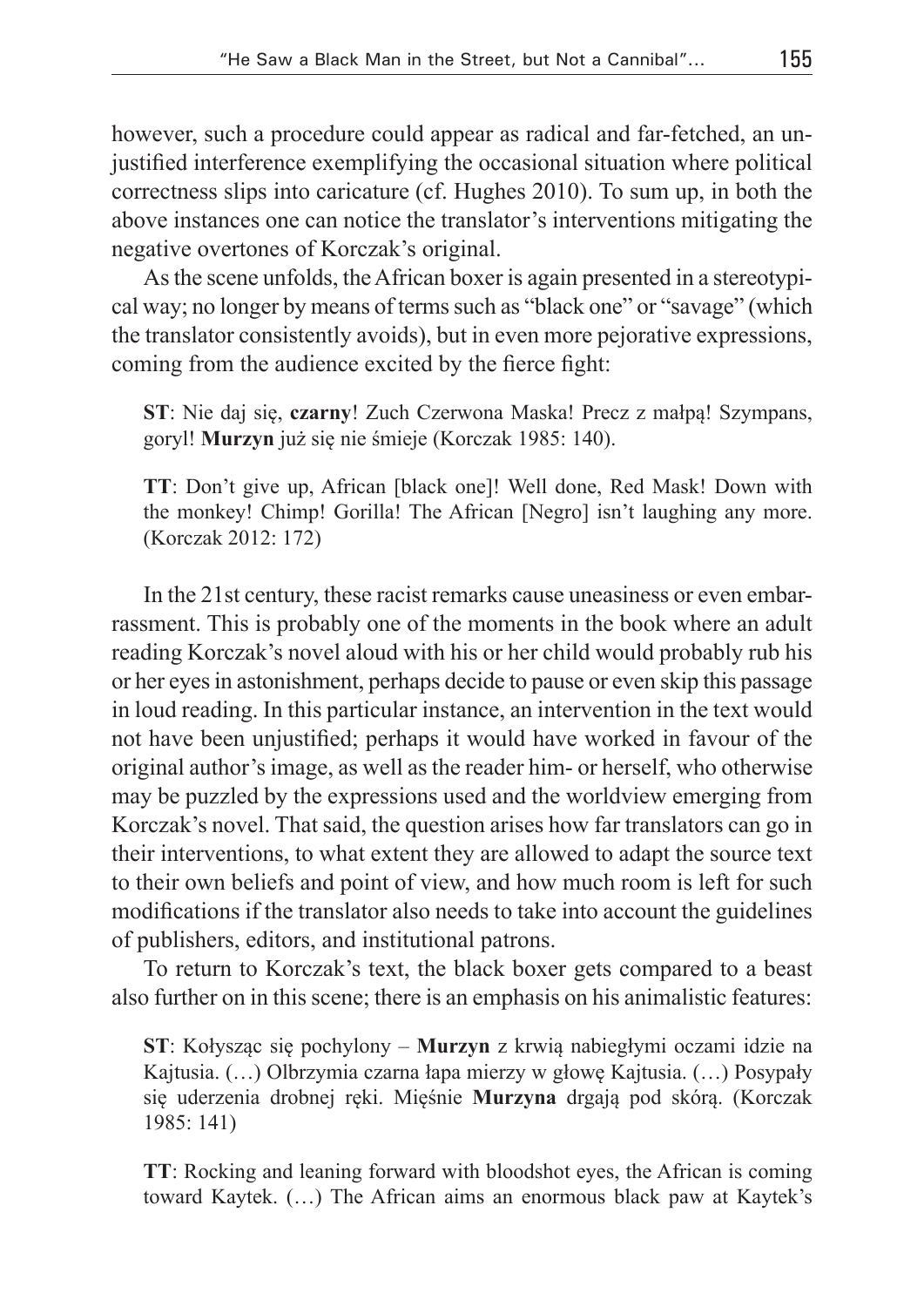head.  $(...)$  Kaytek's small hand showers punches on the African, whose muscles are twitching under the skin. (Korczak 2012: 174)

At the climax of this scene, Korczak's suggestive description of the African "with bloodshot eyes" and "twitching muscles", aiming "an enormous black paw" at the boy, sounds almost like an account of a man's fight against a half man half beast, an ape, a wild ferocious opponent driven by animal instinct, ready to attack at any moment.

What happens later, when the fight is resolved, is one of the most evocative moments underscoring hierarchic racial relations between the victorious white boy and the defeated African:

**ST**: **Murzyn** zbliża się – stawia nogę Kajtusia na swym karku. Kajtuś otwiera oczy, z wysiłkiem wyciąga ręce. **Murzyn** opiera głowę na jego kolanach; Kajtuś całuje go w głowę, gładzi kędzierzawe kudły.

Ludzie płaczą. Huragan oklasków. Olbrzym bierze Kajtusia na ręce ostrożnie – ostrożnie i wynosi z areny. (Korczak 1985: 142)

**TT**: The African comes up and places Kaytek's foot on the back of his own neck. Kaytek opens his eyes, and stretches out his arms with an effort. The African rests his head on Kaytek's knees; Kaytek kisses him on the head, and strokes his curly hair.

People are crying. There's a hurricane of applause. The giant gently picks Kaytek up and carries him out of the arena. (Korczak 2012: 174–145)

Admitting defeat to the boy, the black boxer bows his head in a gesture of submission and puts Kaytek's foot on the nape of his neck. This inevitably brings to mind colonial relations between a "white master" and a black servant or slave. At the same time, however, Korczak's description is ambivalent. Although it is the boy who wins the fight, he is then caringly picked up by the African and taken out of the circus arena, swooning, completely exhausted, at the mercy of the sturdy black opponent.

Particularly interesting, from the point of view of translation, is a description that appears at the end of the novel, in chapter twenty, which depicts Kaytek's airborne journey. Carried on the wings of the wind, the boy enjoys a bird's-eye view of the African continent:

**ST**: Widzi palmy wysokie, dziwne zwierzęta i ptaki, **człowieka czarnego**. Ubogie namioty, lepianki, nędzne rupiecie naczyń i sprzętów; cudaczne ozdo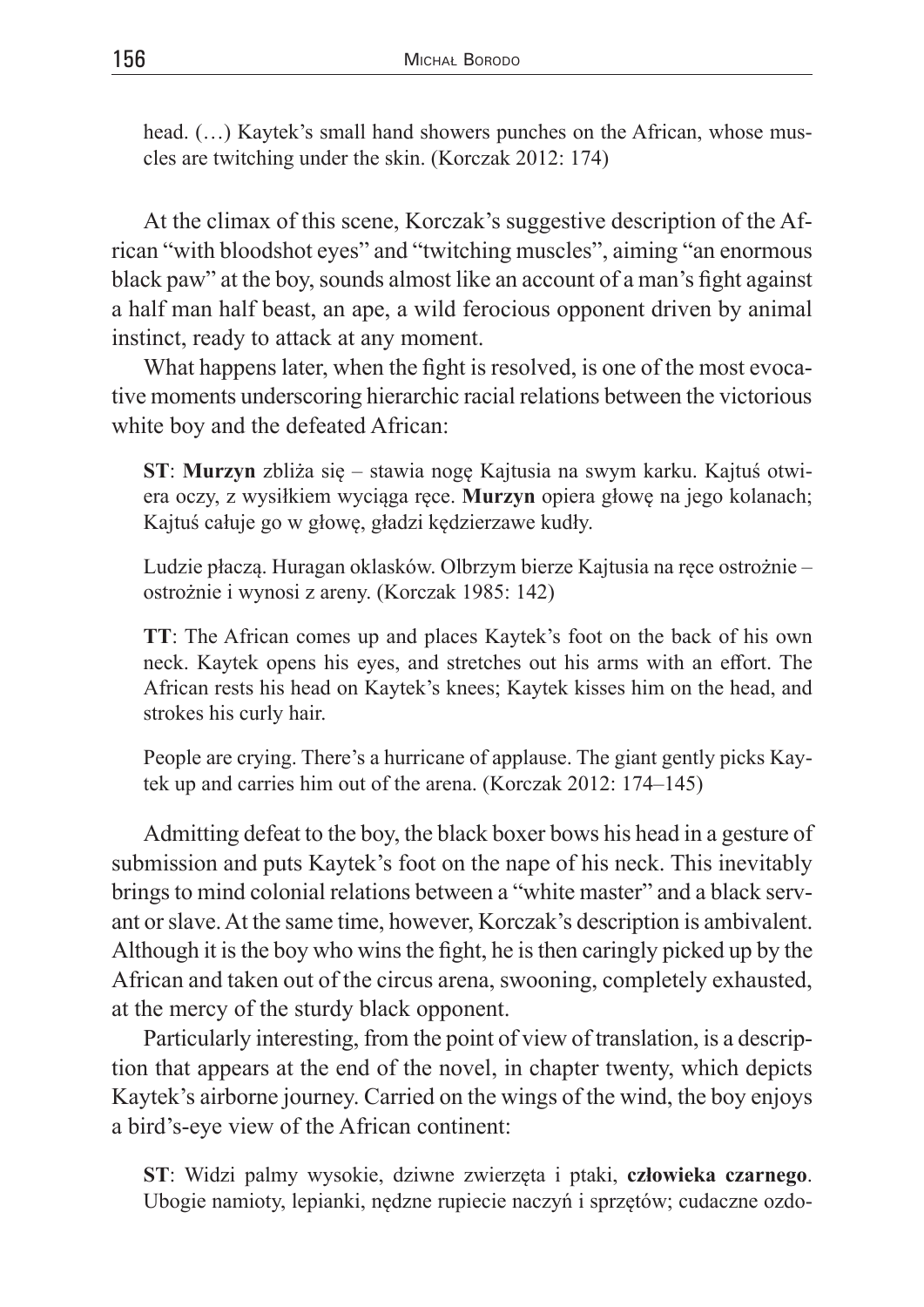by w uszach i w ustach. **Trudno w czarnym stworzeniu dopatrzyć się brata**; trudno wierzyć, że biały człowiek, jak uczy historia, **równie dziki był** dawno, kiedyś, przed laty. (Korczak 1985: 218)

**TT**: He sees tall palm trees, strange animals and birds, and people with black skin [the black man]. They live in poor tents or mud huts and have miserable bits of junk for utensils and equipment. They have weird decorations in their ears and lips. When you study history, [it's hard to see a brother in the black creature] it's incredible to think that white men lived just the same way as them [were just as savage] a long, long time ago. (Korczak 2012: 259)

The last sentence of the original excerpt deserves special attention. It begins with the words "Trudno w czarnym stworzeniu dopatrzyć się brata", "it's hard to see a brother in the black creature", which did not make it into the English version. Antonia Lloyd-Jones decided to omit this fragment altogether, probably due to its negative and racist message. The subsequent part of this description also exhibits a translatorial intervention: "trudno wierzyć, że biały człowiek (…) równie dziki był dawno, kiedyś, przed laty" [it's hard to believe that the white man (…) was just as savage once, many years ago] was rendered as "it's incredible to think that white men lived just the same way as them a long, long time ago". Thus, the contrast between "the wild African" and "the civilized white man" is partly mitigated in translation. The adjective *dziki* [wild/savage] was again omitted.

## Searching for a compromise

The above comparative analysis shows that, although the English translation of Korczak's novel features some interventions on the lexical level, they are not as far-reaching as those revealed in the studies by Fernández-López and Thomson-Wohlgemuth quoted at the beginning of the present article. At the same time, however, the above-cited English-language reviews of *Kaytek the Wizard* point to passages concerning racial issues as not being fully compatible with target culture norms. The article also sheds light on publishing conditions and the role that institutional patrons can play in the context of translating children's literature.

The analysis of descriptions concerning racial issues, in Korczak's book and its English translation, leads to the following question: how should such passages be treated in translation in the 21st century? Facing such a dilemma,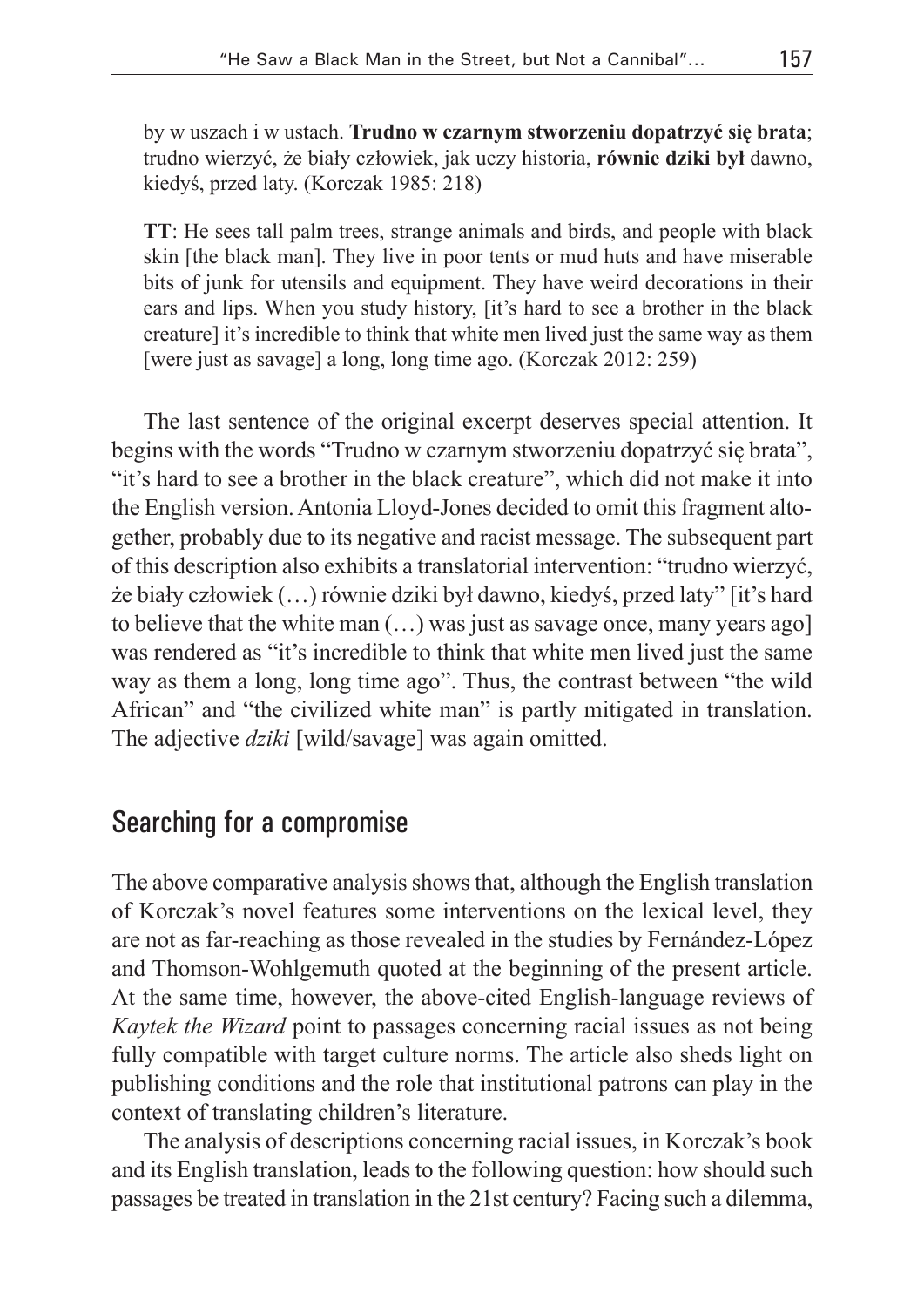the translator may consider two radically different translation strategies. On the one hand, respecting the integrity of the original, he or she could treat it as a historical document, and accurately reproduce the author's way of thinking and thus show the collective European awareness of the interwar period. On the other hand, having in mind the contemporary target reader, a member of the multicultural American society, he or she could propose a completely new interpretation, modifying or eliminating potentially controversial descriptions which refer to other races or ethnic minorities in a depreciating way. The choice of the latter strategy would be ethically motivated, although it would also entail the risk of the translator being accused of unjustifiably appropriating the original text. In *Kaytek the Wizard*, Antonia Lloyd-Jones opted for a compromise: she modified and toned down some of the negative racial references, while leaving others unchanged. As she herself admits, controversial expressions remained in the text due to the influence of the patrons of this translation. After all, their role in making the original available to readers in a new cultural context is sometimes no less important than that of the translator himself or herself. The assessment of the compromise in *Kaytek the Wizard* will then depend on the subjective sensitivity, knowledge and beliefs of the individual reader of the translation.

#### Translated from Polish by Zofia Ziemann

## **Bibliography**

- Adamczyk-Garbowska M. 1988. *Polskie tłumaczenia angielskiej literatury dziecięcej: problemy krytyki przekładu*, Wrocław: Zakład Narodowy im. Ossolińskich.
- Blumczyński P., Woźniczak J. 2013. "From an American Plantation to Interwar Poland: How Uncle Remus Became Bam-bo the Negro", trans. P.Blumczyński, *Przekładaniec* 22–23 [English Version], pp. 147–159.
- Borkowska G. 2007. "Polskie doświadczenie kolonialne", *Teksty Drugie* 4, pp. 15–24. Craig I. 2001. *Children's Classics under Franco*. Oxford: Peter Lang.
- Dollerup C. 1999. *Tales and Translation*, Amsterdam: John Benjamins.
- Elswit S. [undated]. "*Kaytek the Wizard*", http://www.jewishbookcouncil.org/book/ kaytek-the-wizard [access: 20 September 2018].
- Fernández-López M. 2006 [2000]. "Translation Studies in Contemporary Children's Literature: A Comparison of Intercultural Ideological Factors", in: G. Lathey (ed.), *The Translation of Children's Literature: A Reader*, Clevedon: Multilingual Matters, pp. 41–53.